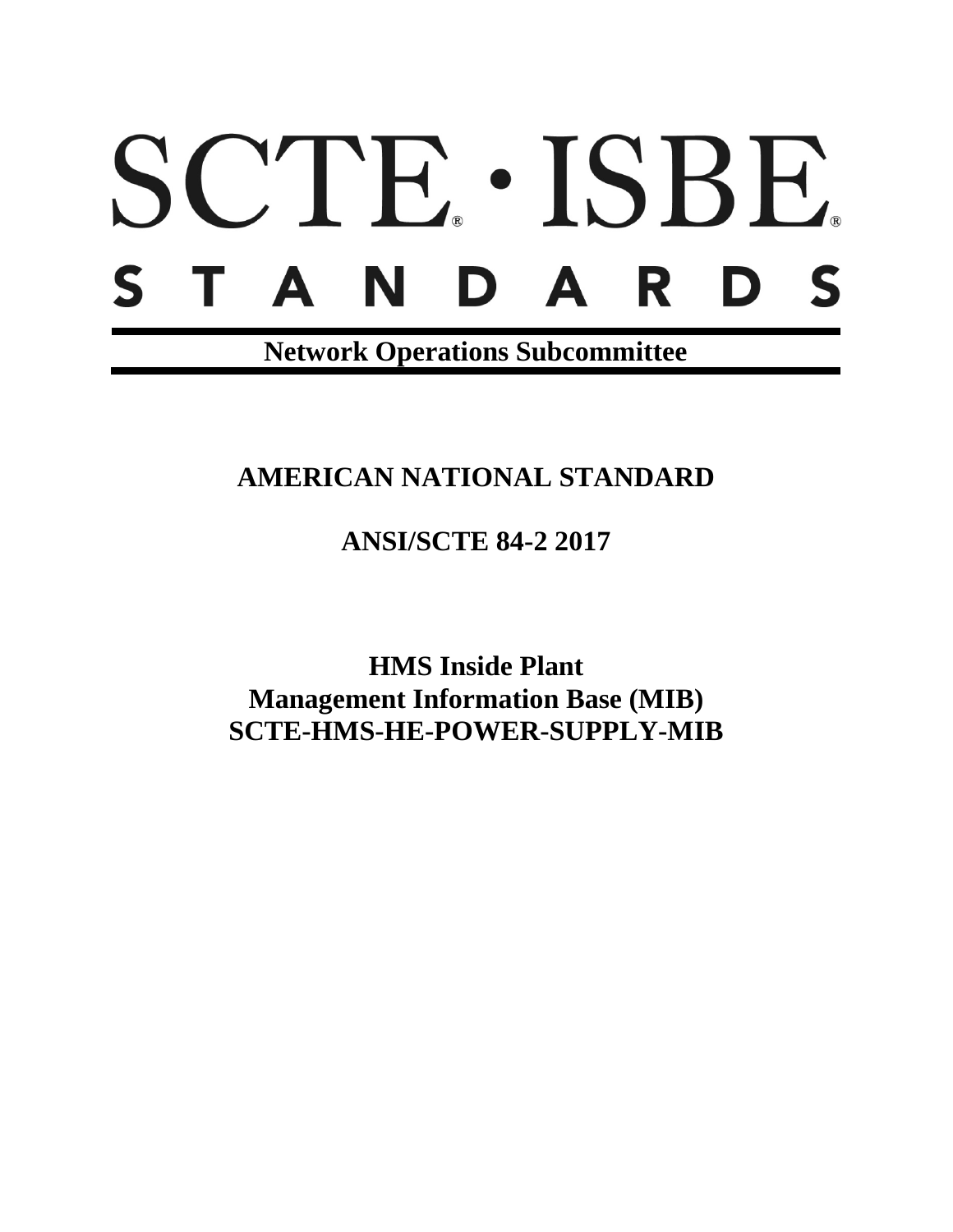#### **NOTICE**

The Society of Cable Telecommunications Engineers (SCTE) / International Society of Broadband Experts (ISBE) Standards and Operational Practices (hereafter called "documents") are intended to serve the public interest by providing specifications, test methods and procedures that promote uniformity of product, interchangeability, best practices and ultimately the longterm reliability of broadband communications facilities. These documents shall not in any way preclude any member or non-member of SCTE•ISBE from manufacturing or selling products not conforming to such documents, nor shall the existence of such standards preclude their voluntary use by those other than SCTE•ISBE members.

SCTE•ISBE assumes no obligations or liability whatsoever to any party who may adopt the documents. Such adopting party assumes all risks associated with adoption of these documents, and accepts full responsibility for any damage and/or claims arising from the adoption of such documents.

Attention is called to the possibility that implementation of this document may require the use of subject matter covered by patent rights. By publication of this document, no position is taken with respect to the existence or validity of any patent rights in connection therewith. SCTE•ISBE shall not be responsible for identifying patents for which a license may be required or for conducting inquiries into the legal validity or scope of those patents that are brought to its attention.

Patent holders who believe that they hold patents which are essential to the implementation of this document have been requested to provide information about those patents and any related licensing terms and conditions. Any such declarations made before or after publication of this document are available on the SCTE•ISBE web site at [http://www.scte.org.](http://www.scte.org/)

> All Rights Reserved © Society of Cable Telecommunications Engineers, Inc. 2017 140 Philips Road Exton, PA 19341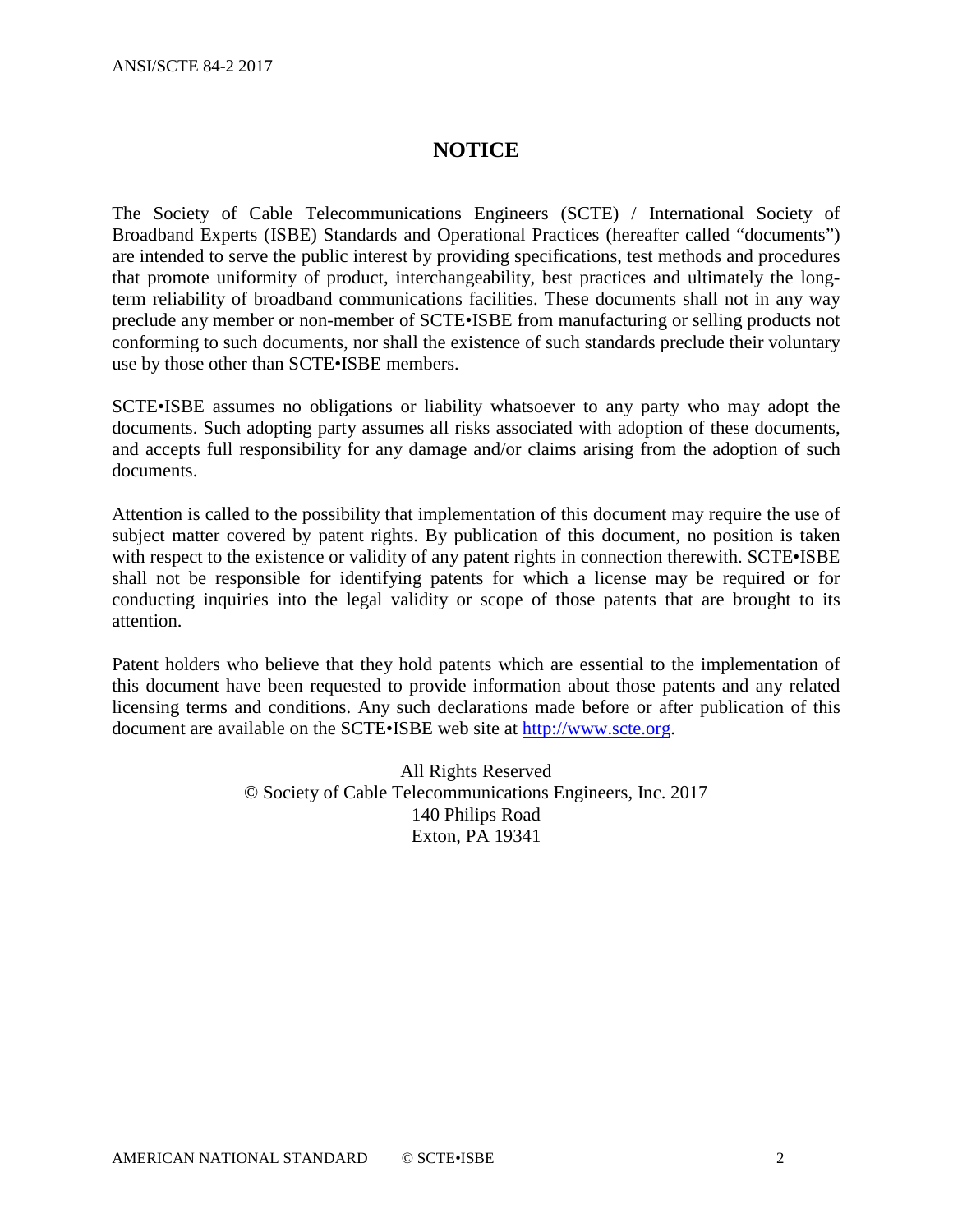### **CONTENTS**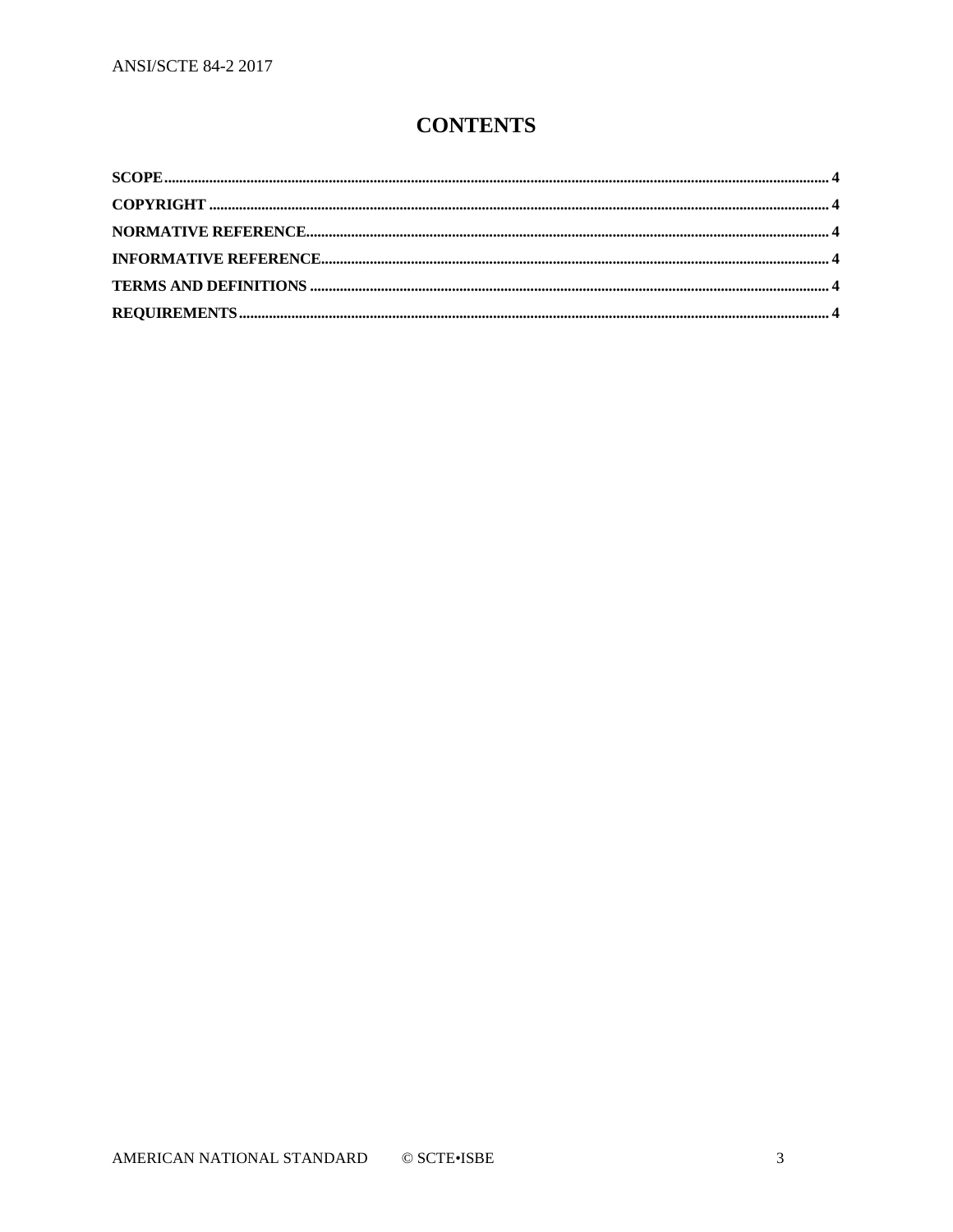#### <span id="page-3-0"></span>**SCOPE**

This document is identical to SCTE 84-2 2009 except for informative components which may have been updated such as the title page, NOTICE text, headers and footers. No normative changes have been made to this document.

This document provides MIB definitions for HMS Indoor Power Supplies present in the headend (or indoor) and supported by a SNMP agent.

#### <span id="page-3-1"></span>**COPYRIGHT**

The MIB definition found in this document may be incorporated directly in products without further permission from the copyright owner, SCTE.

#### <span id="page-3-2"></span>**NORMATIVE REFERENCE**

IETF RFC 1907 SNMPv2-MIB IETF RFC 2578 SNMPv2-SMI IETF RFC 2579 SNMPv2-TC IETF RFC 2580 SNMPv2-CONF IETF RFC 2737 ENTITY-MIB SCTE 36 SCTE-ROOT SCTE 37 SCTE-HMS-ROOTS SCTE 38-11 SCTE-HMS-HEADENDIDENT-MIB SCTE 38-1 SCTE-HMS-HE-PROPERTY-MIB SCTE 84-1 SCTE-HMS-HE-COMMON-MIB

#### <span id="page-3-3"></span>**INFORMATIVE REFERENCE**

None

#### <span id="page-3-4"></span>**TERMS AND DEFINITIONS**

This document defines the following terms:

**Management Information Base (MIB)** – the specification of information in a manner that allows standard access through a network management protocol.

#### <span id="page-3-5"></span>**REQUIREMENTS**

This section defines the mandatory syntax of the SCTE-HMS-HE-POWER-SUPPLY-MIB. It follows the IETF Simple Network Management Protocol (SNMP) for defining managed objects.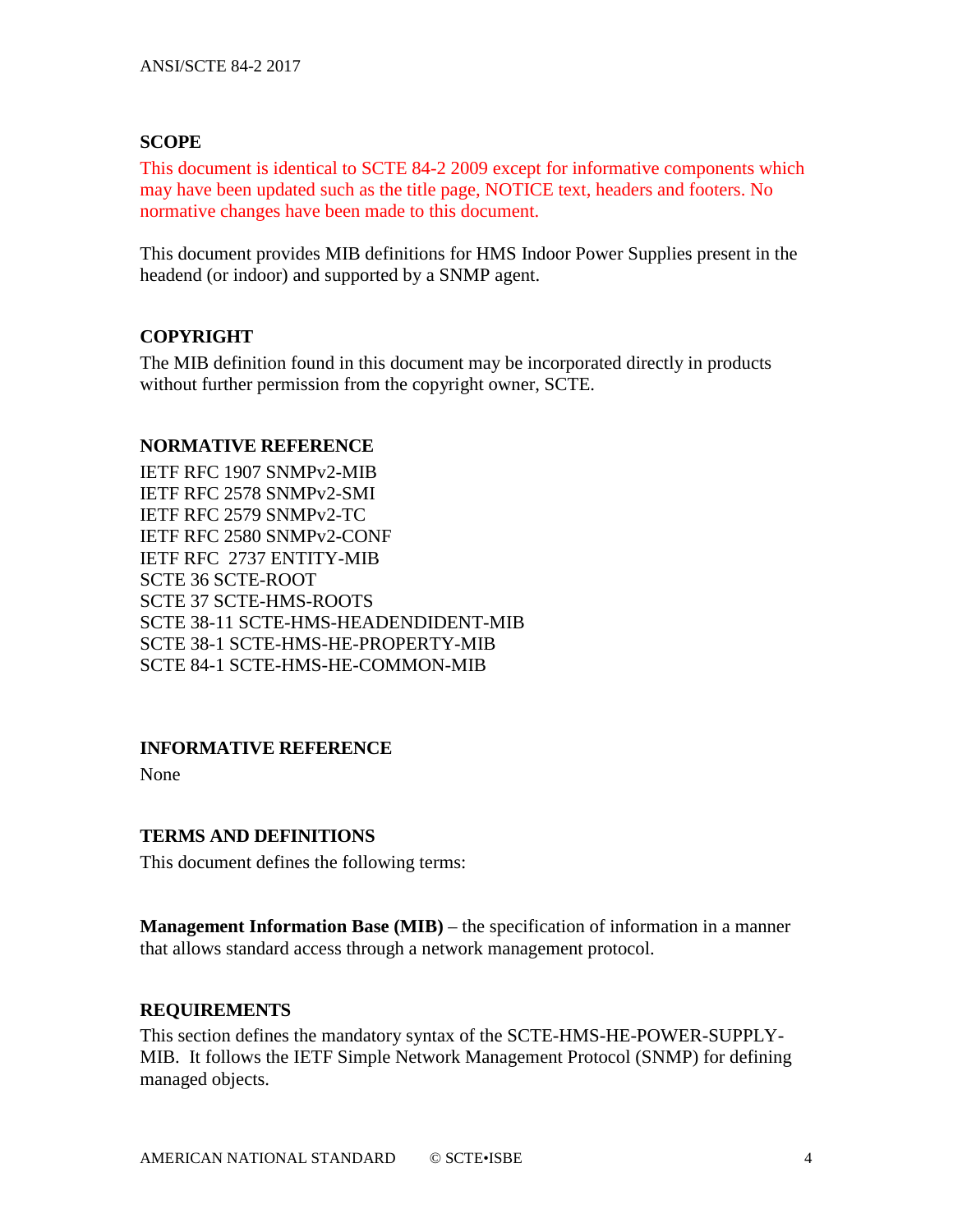ANSI/SCTE 84-2 2017

The syntax is given below.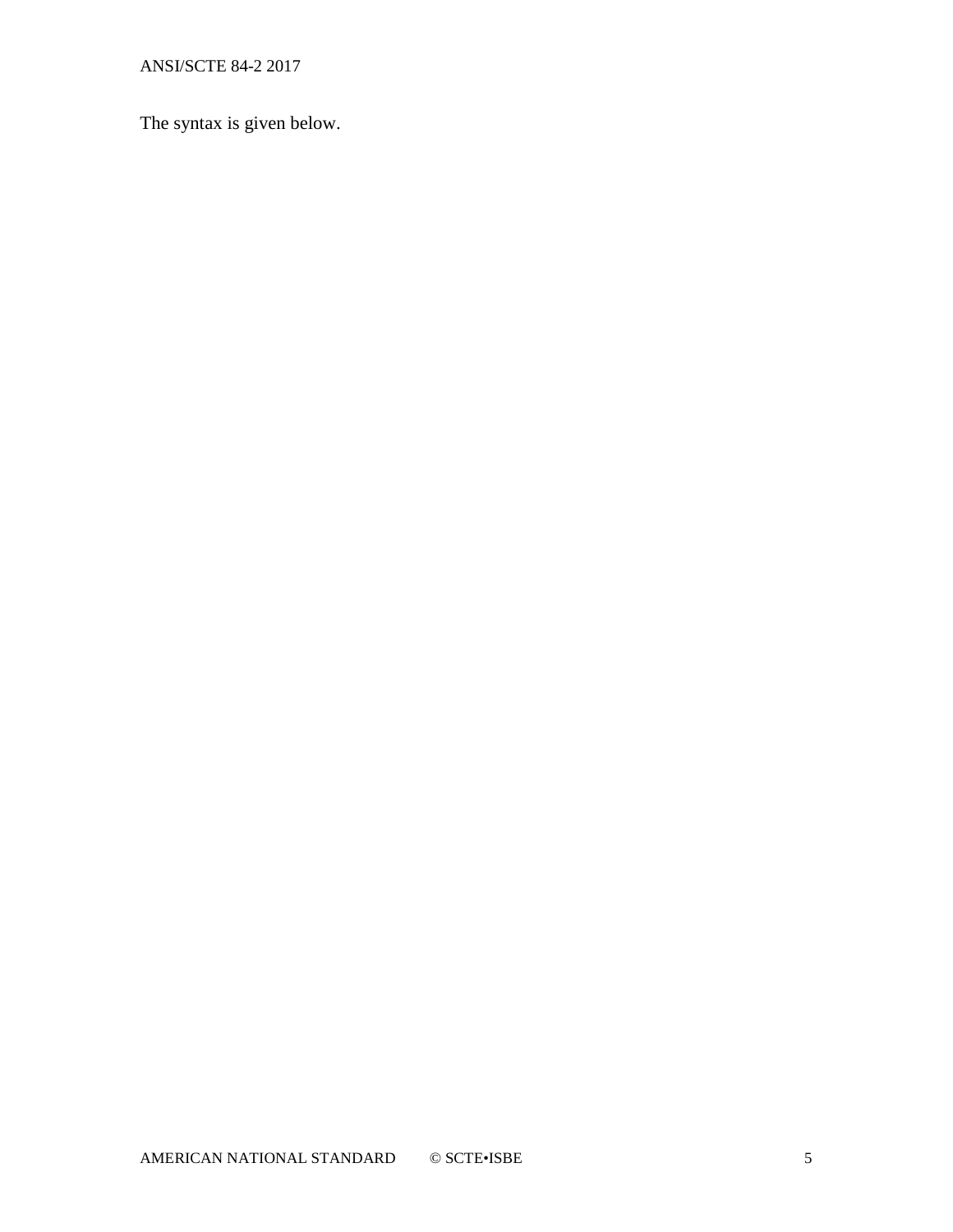#### SCTE-HMS-HE-POWER-SUPPLY-MIB DEFINITIONS ::= BEGIN

#### IMPORTS

OBJECT-TYPE, MODULE-IDENTITY, Unsigned32 FROM SNMPv2-SMI OBJECT-GROUP, MODULE-COMPLIANCE FROM SNMPv2-CONF DisplayString FROM SNMPv2-TC hePowerSupply, HeTenthVolt, HeHundredthWatts, HeMilliAmp FROM SCTE-HMS-HEADENDIDENT-MIB entPhysicalIndex FROM ENTITY-MIB;

hePowerSupplyMIB MODULE-IDENTITY LAST-UPDATED "200403250410Z" ORGANIZATION "SCTE HMS Working Group" CONTACT-INFO "SCTE HMS Subcommittee, Chairman mail to: standards@scte.org" **DESCRIPTION** 

"The MIB module is for representing a power supply present in the headend (or indoor) and supported by a SNMP agent."

 $::= \{ \text{hePowerSupply } 1 \}$ 

hePsMIBObjects OBJECT IDENTIFIER ::= { hePowerSupplyMIB 1 }

-- Conformance Information

hePsMIBConformance OBJECT IDENTIFIER ::= { hePowerSupplyMIB 2 } hePsMIBCompliances OBJECT IDENTIFIER ::= { hePsMIBConformance 1 } hePsMIBGroups OBJECT IDENTIFIER ::= { hePsMIBConformance 2 }

-- The Power Supply Unit Table

#### hePsUnitTable OBJECT-TYPE

SYNTAX SEQUENCE OF HePsUnitEntry MAX-ACCESS not-accessible STATUS current **DESCRIPTION** "A table containing information about headend (or indoor plant) power supplies. These power supplies could be, for example, plug-in modules for a chassis."  $::= \{ hePsMIBObjects 1 \}$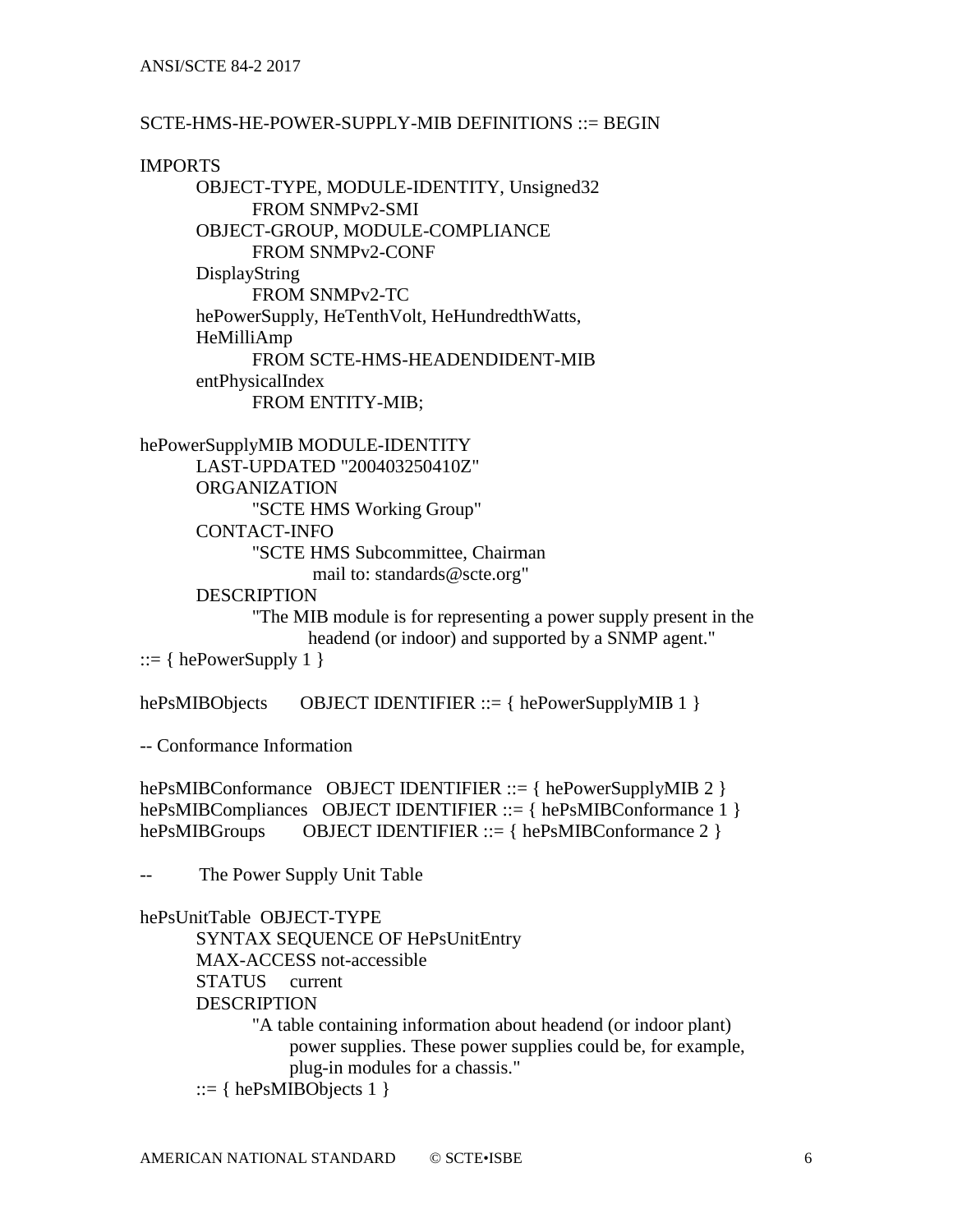hePsUnitEntry OBJECT-TYPE SYNTAX HePsUnitEntry MAX-ACCESS not-accessible STATUS current DESCRIPTION "Information about each Power Supply in the subsystem. Each Power Supply unit will have an entry in the Entity MIB supported for this agent." INDEX { entPhysicalIndex }  $::= \{ \text{hePsUnitTable 1} \}$ HePsUnitEntry ::= SEQUENCE { hePsUnitCurrentIN HeMilliAmp, hePsUnitPowerIN HeHundredthWatts, hePsUnitDescription DisplayString, hePsUnitVoltageIN HeTenthVolt } hePsUnitCurrentIN OBJECT-TYPE SYNTAX HeMilliAmp UNITS "milliamperes" MAX-ACCESS read-only STATUS current DESCRIPTION "Scaled representation of the input current (AC or DC) for this power supply. This is an RMS value for AC currents. This object must provide for the alarm management capabilities with a corresponding entry in the propertyTable of SCTE-HMS-PROPERTY-MIB (ANSI/SCTE 38-1). An alarm shall be recorded as an entry in the currentAlarmTable of SCTE-HMS-PROPERTY-MIB (ANSI/SCTE 38-1). A log record shall be added as an entry in the heCommonLogTable. An heCommonAlarmEvent notification shall be sent."  $::= {hePsUnitEntry 1}$ hePsUnitPowerIN OBJECT-TYPE SYNTAX HeHundredthWatts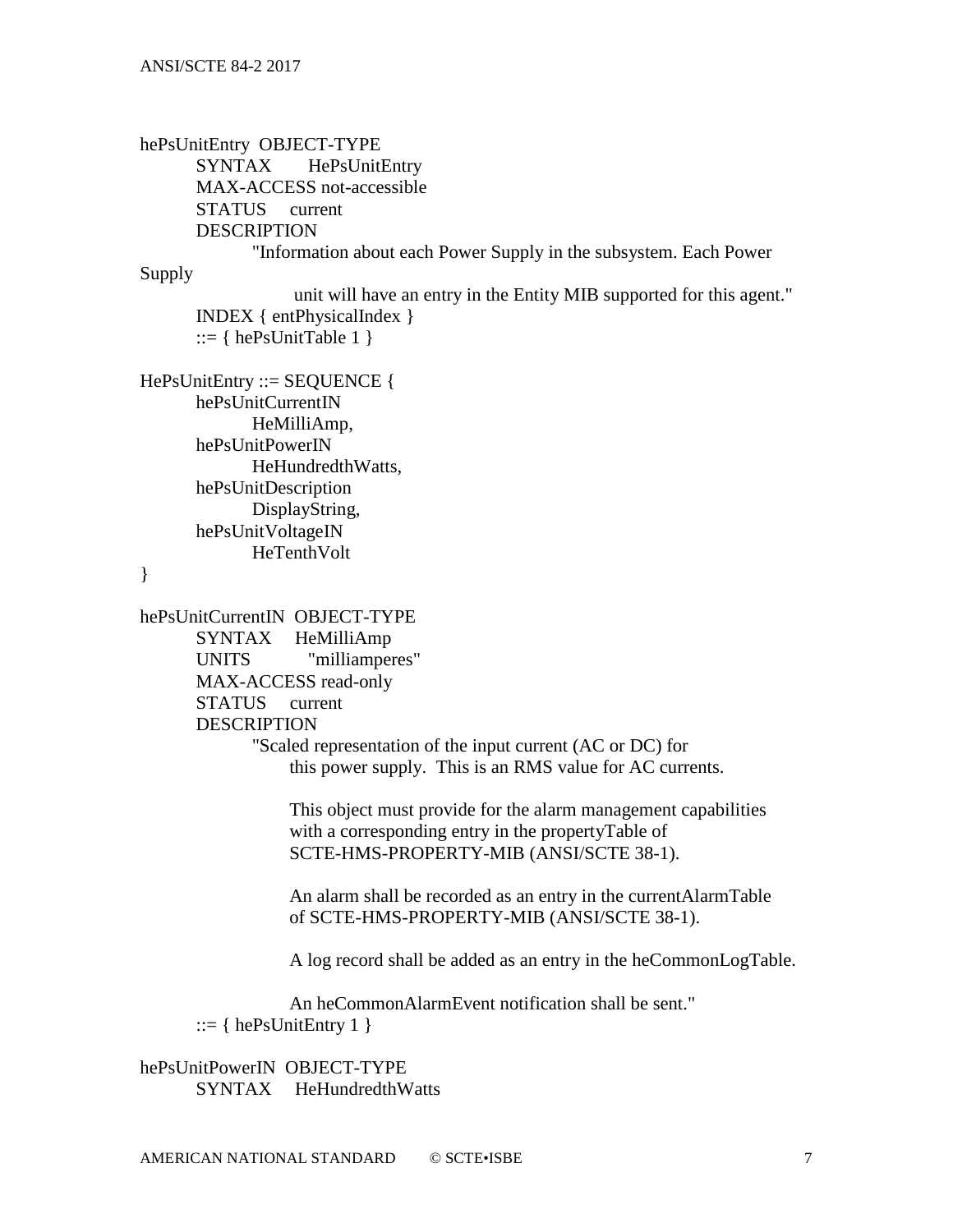UNITS "hundredths of a watt" MAX-ACCESS read-only STATUS current DESCRIPTION "Scaled representation of the input power (AC or DC) for this power supply. This is an RMS value for AC powers.

> This object must provide for the alarm management capabilities with a corresponding entry in the propertyTable of SCTE-HMS-PROPERTY-MIB (ANSI/SCTE 38-1).

> An alarm shall be recorded as an entry in the currentAlarmTable of SCTE-HMS-PROPERTY-MIB (ANSI/SCTE 38-1).

A log record shall be added as an entry in the heCommonLogTable.

 An heCommonAlarmEvent notification shall be sent."  $::= \{ \text{hePsUnitEntry 2 } \}$ 

hePsUnitDescription OBJECT-TYPE

SYNTAX DisplayString MAX-ACCESS read-only STATUS current **DESCRIPTION** 

> "This string will describe the model type of the Power Supply. Examples are AC+110, AC+220, DC-48, DC+48. This model type

should

 match the entry in the Entity mib for this object."  $::= \{ hePsUnitEntry 3 \}$ 

hePsUnitVoltageIN OBJECT-TYPE SYNTAX HeTenthVolt UNITS "tenths of a volt" MAX-ACCESS read-only STATUS current DESCRIPTION "Scaled representation of the input voltage (AC or DC) for this power supply. This is an RMS value for AC voltages.

> This object must provide for the alarm management capabilities with a corresponding entry in the propertyTable of SCTE-HMS-PROPERTY-MIB (ANSI/SCTE 38-1).

> An alarm shall be recorded as an entry in the currentAlarmTable of SCTE-HMS-PROPERTY-MIB (ANSI/SCTE 38-1).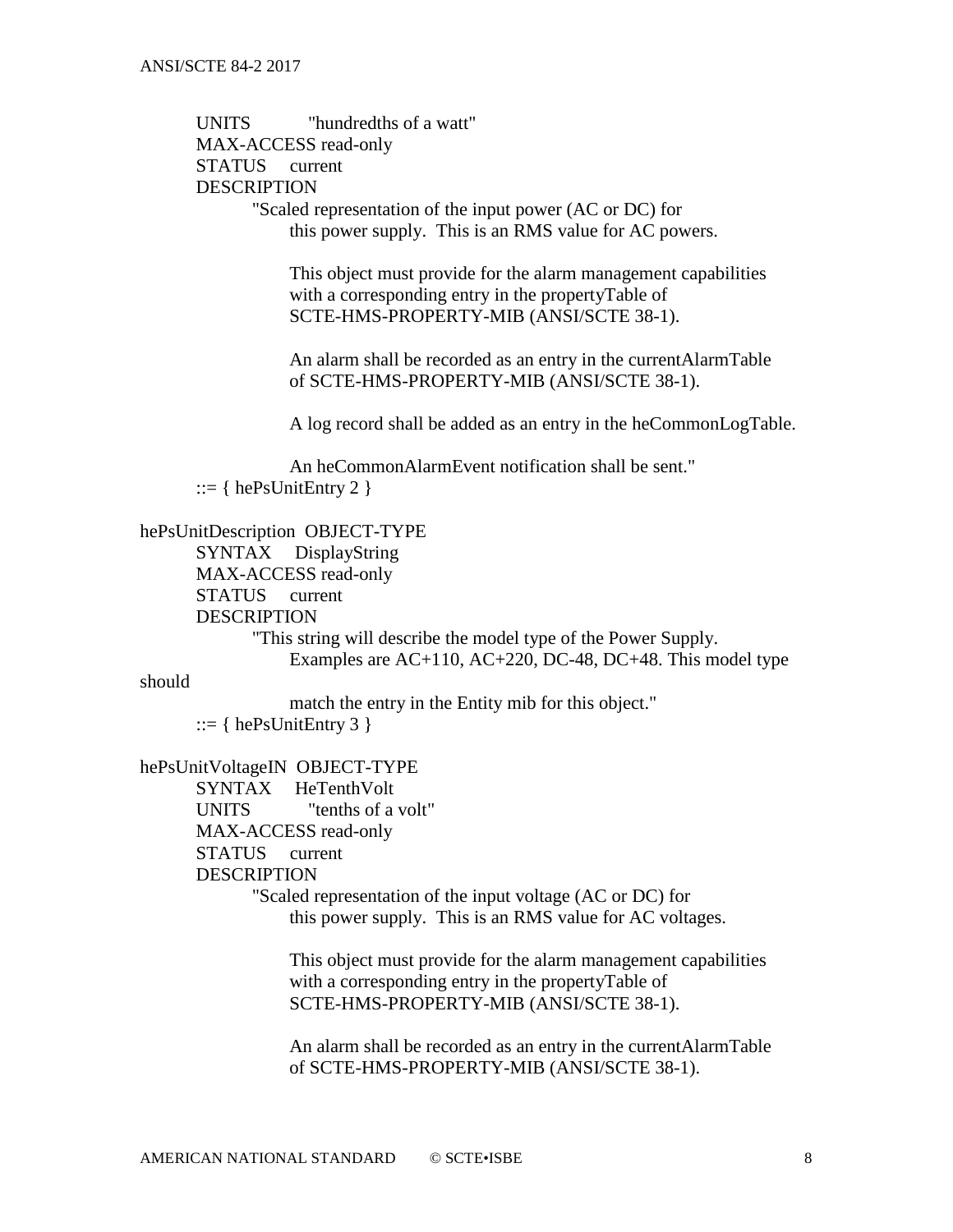A log record shall be added as an entry in the heCommonLogTable.

```
 An heCommonAlarmEvent notification shall be sent."
 ::= \{ \text{hePsUnitEntry 4 } \}
```
-- The Power Supply Output Table

```
hePsOutputTable OBJECT-TYPE
      SYNTAX SEQUENCE OF HePsOutputEntry
      MAX-ACCESS not-accessible
      STATUS current
      DESCRIPTION
             "A list of monitorable parameter entries for power supply 
                   outputs."
       ::= \{ hePsMIBObjects 2 \}hePsOutputEntry OBJECT-TYPE
      SYNTAX HePsOutputEntry
      MAX-ACCESS not-accessible
      STATUS current
      DESCRIPTION 
             "An entry containing management information applicable to
                   a particular power supplies outputs."
      INDEX { entPhysicalIndex, 
             hePsOutputIndex }
       ::= \{ hePsOutputTable 1 \}HePsOutputEntry ::= SEQUENCE {
      hePsOutputIndex
             Unsigned32,
      hePsOutputVoltage
             HeTenthVolt.
      hePsOutputCurrent
             HeMilliAmp,
      hePsOutputPower
             HeHundredthWatts
}
hePsOutputIndex OBJECT-TYPE
      SYNTAX Unsigned32
      MAX-ACCESS not-accessible
      STATUS current
      DESCRIPTION 
             "An arbitrary value which uniquely identifies each entry."
       ::= \{ hePsOutputEntry 1 \}
```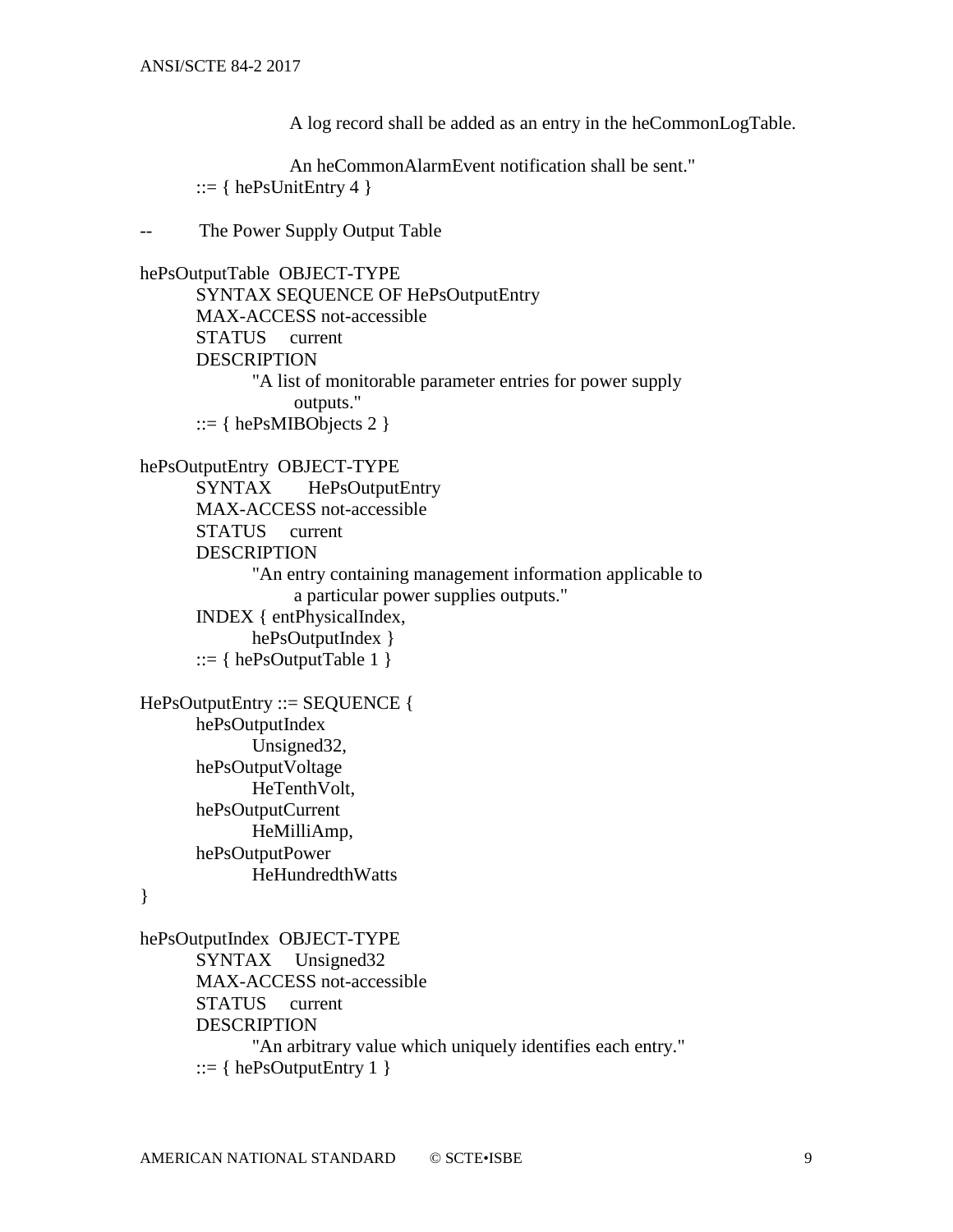hePsOutputVoltage OBJECT-TYPE SYNTAX HeTenthVolt UNITS "tenths of a volt" MAX-ACCESS read-only STATUS current DESCRIPTION "Scaled representation of the output voltage for this power supply output.

If a single PHYSICAL power supply provides multiple voltages, each

voltage

shall have its own entry in this table.

 This object must provide for the alarm management capabilities with a corresponding entry in the propertyTable of SCTE-HMS-PROPERTY-MIB (ANSI/SCTE 38-1).

 An alarm shall be recorded as an entry in the currentAlarmTable of SCTE-HMS-PROPERTY-MIB (ANSI/SCTE 38-1).

A log record shall be added as an entry in the heCommonLogTable.

 An heCommonAlarmEvent notification shall be sent."  $::= \{ \text{hePsOutputEntry 2 } \}$ 

hePsOutputCurrent OBJECT-TYPE

SYNTAX HeMilliAmp UNITS "milliamperes" MAX-ACCESS read-only STATUS current DESCRIPTION "Scaled representation of the output current for this power supply output.

 This object must provide for the alarm management capabilities with a corresponding entry in the propertyTable of SCTE-HMS-PROPERTY-MIB (ANSI/SCTE 38-1).

 An alarm shall be recorded as an entry in the currentAlarmTable of SCTE-HMS-PROPERTY-MIB (ANSI/SCTE 38-1).

A log record shall be added as an entry in the heCommonLogTable.

An heCommonAlarmEvent notification shall be sent."

 $::= \{ \text{hePsOutputEntry } 3 \}$ 

hePsOutputPower OBJECT-TYPE SYNTAX HeHundredthWatts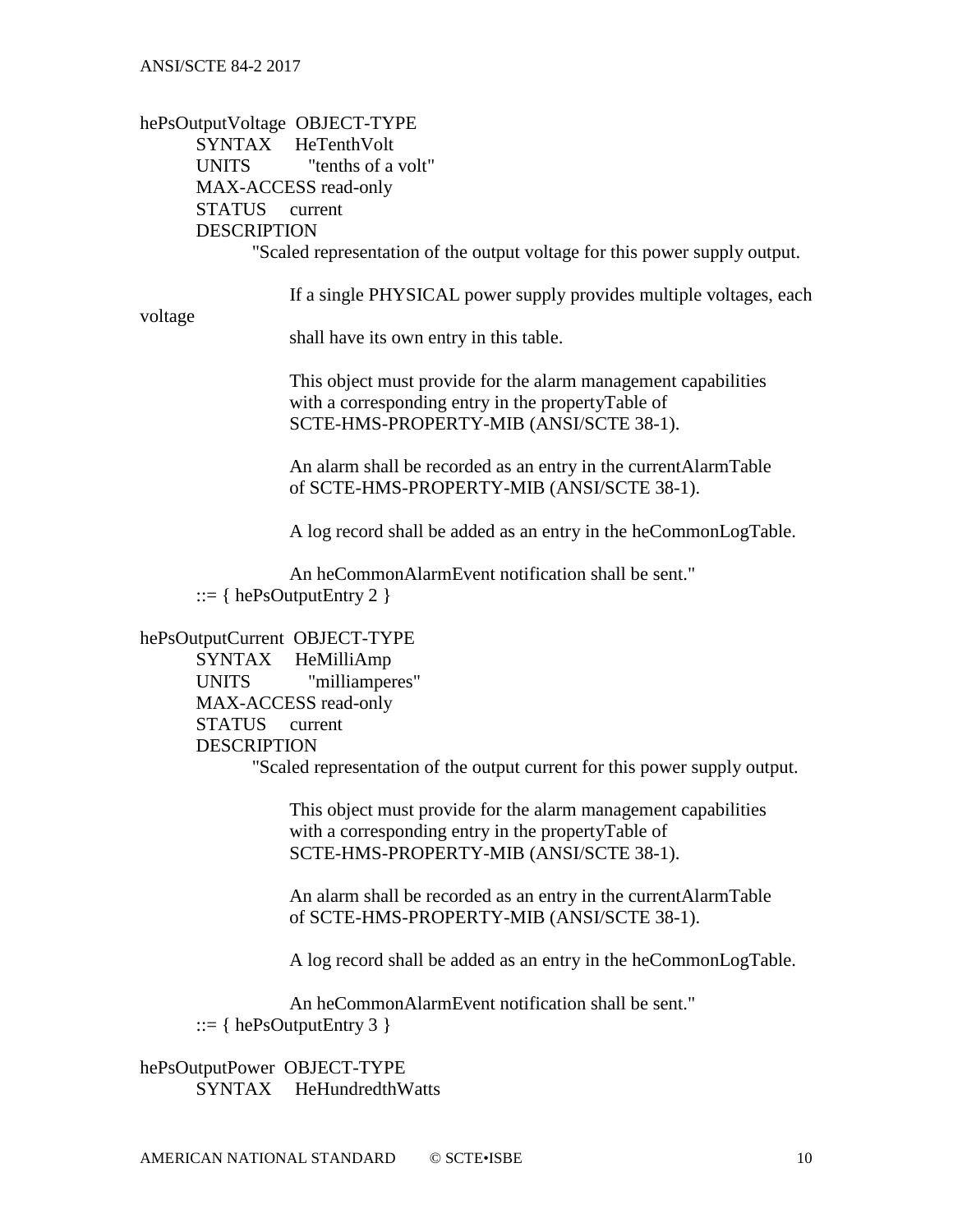UNITS "hundredths of a watt" MAX-ACCESS read-only STATUS current DESCRIPTION "Scaled representation of the output power for this power supply output.

> This object must provide for the alarm management capabilities with a corresponding entry in the propertyTable of SCTE-HMS-PROPERTY-MIB (ANSI/SCTE 38-1).

> An alarm shall be recorded as an entry in the currentAlarmTable of SCTE-HMS-PROPERTY-MIB (ANSI/SCTE 38-1).

A log record shall be added as an entry in the heCommonLogTable.

 An heCommonAlarmEvent notification shall be sent."  $::= \{ hePsOutputEntry 4 \}$ 

-- Compliance statements

```
hePsCompliance MODULE-COMPLIANCE
      STATUS current
      DESCRIPTION
            "The minimum compliance statement for indoor power supplies."
      MODULE
            MANDATORY-GROUPS { hePsOutputMandatoryGroup } 
            GROUP hePsUnitGroup
            DESCRIPTION 
            "The hePsUnitGroup is unconditionally optional."
            GROUP hePsOutputGroup
            DESCRIPTION 
            "The hePsOutputGroup is unconditionally optional."
       ::= \{ hePsMIBCompliances 1 \}
```
-- this module

hePsOutputMandatoryGroup OBJECT-GROUP OBJECTS { hePsOutputVoltage } STATUS current **DESCRIPTION** "A mandatory collection of objects that provide information applicable to a particular power supply's output parameters."  $::= \{ hePsMIBGroups 1 \}$ 

hePsUnitGroup OBJECT-GROUP